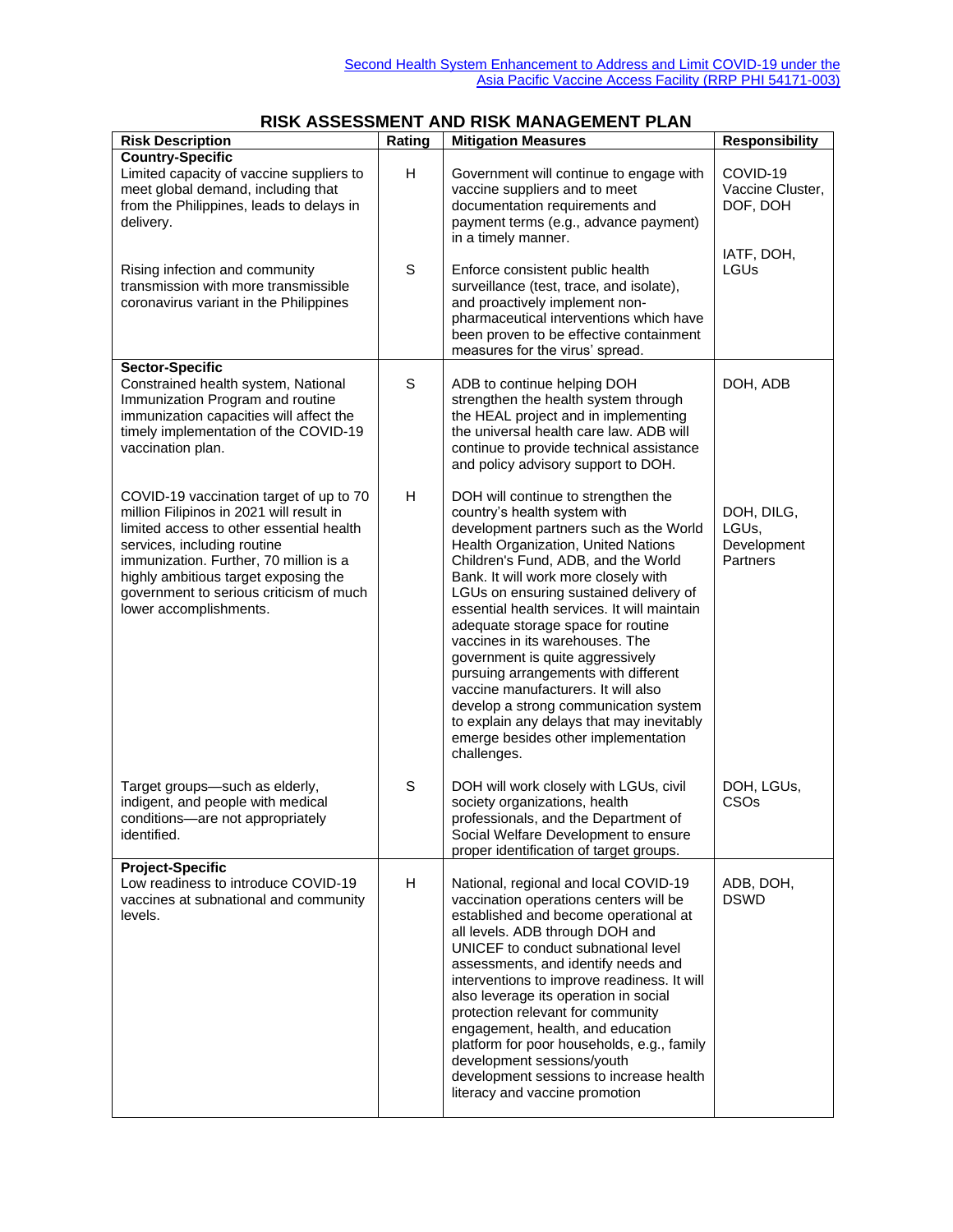| <b>Risk Description</b>                                                                                                                                                                                                                                                                      | Rating      | <b>Mitigation Measures</b>                                                                                                                                                                                                                                                                                                                                                                                                                                                                                             | <b>Responsibility</b>                                                             |
|----------------------------------------------------------------------------------------------------------------------------------------------------------------------------------------------------------------------------------------------------------------------------------------------|-------------|------------------------------------------------------------------------------------------------------------------------------------------------------------------------------------------------------------------------------------------------------------------------------------------------------------------------------------------------------------------------------------------------------------------------------------------------------------------------------------------------------------------------|-----------------------------------------------------------------------------------|
| Misalignment of prioritization and<br>inefficient identification and registration<br>of target vaccinees between central and<br>subnational/ local government levels.                                                                                                                        | S           | National COVID19 Vaccine Deployment<br>Plan provides guidelines on the roles of<br>the national government and LGUs and<br>will help ensure aligned prioritization and<br>vaccine delivery. Use of existing national<br>targeting mechanisms and databases<br>will facilitate identification of priority<br>vaccines, and mapping of vaccine<br>administration (e.g., DOH and local<br>government health professionals,<br>medical practitioners' associations,<br>Listahanan database, 4Ps PPIS, senior<br>citizens). | DOH, DILG,<br>DSWD, LGUs                                                          |
| Pre-implementation such as master<br>listing, registration, and screening<br>procedures slow down vaccine<br>administration and limit meeting the<br>daily target for vaccination.                                                                                                           | $\mathbf S$ | Ensure the preparation of LGU plan or<br>micro-plans are done, and master-listing<br>are implemented immediately. Swiftly<br>deploy the VIMIS and CEIR, and<br>harmonize with existing national<br>databases for social protection to fast-<br>track and accurately register vaccinees,<br>particularly the priority target group.                                                                                                                                                                                     | DOH, DSWD,<br>DND, DILG-<br>PNP, LGUs                                             |
| Vaccine hesitancy among the<br>population is exacerbated by social<br>media reporting on side effects.                                                                                                                                                                                       | H           | DOH will improve the design and<br>implementation of its COVID-19 demand<br>and risk communication plan. Intensive<br>engagement with doctors and health<br>workers to generate willingness for<br>COVID-19 vaccination. Strengthen the<br>COVID-19 call center and hotline "1555"<br>and establish grievance mechanisms<br>linked to the call center and hotline.                                                                                                                                                     | Technical<br>Group on<br>Demand<br>Generation and<br>Communication,<br><b>DOH</b> |
| Lack of public health practitioners to<br>effectively and efficiently roll-out<br>COVID-19 vaccination deployment plan<br>including conduct of training for local<br>governments (about 1500<br>municipalities, 145 cities and 42,000<br>barangays) delay nationwide<br>vaccination in 2021. | H           | Prepare a detailed human resource<br>mobilization, deployment, and training<br>operation plan. In addition to DOH and<br>trained trainers, consider tapping HEIs,<br>government training organizations (LGA,<br>DAP, SUCs), medical associations, and<br>networks of schools to support DOH in<br>training the local government units,<br>technical staff, and vaccination teams.                                                                                                                                      | DOH, COVID-<br>19 Vaccination<br>Cluster                                          |
| Weak monitoring and evaluation results<br>in ineffective risk management.                                                                                                                                                                                                                    | H           | DOH will accelerate the rollout of the<br>VIMS and ensure that vaccine suppliers<br>prepare risk management plans, which<br>includes communicating to the<br>Philippines Food and Drug<br>Administration all events undermining<br>vaccination and other updates with<br>explanations and clarifications.                                                                                                                                                                                                              | DICT, DOH                                                                         |
| Lack of preparedness for the delivery<br>and administration of vaccines curtails<br>the ability to efficiently distribute<br>vaccines received under the project.                                                                                                                            | H           | Preparedness activities-including<br>procurement of goods and services<br>needed to deliver and administer<br>vaccines (e.g., safety boxes, personal<br>protective equipment, cold chain<br>equipment)-are monitored and<br>synchronized with vaccine delivery.<br>DOH will document lessons from the<br>administration of the initial COVAX                                                                                                                                                                           | DOH, LGUs                                                                         |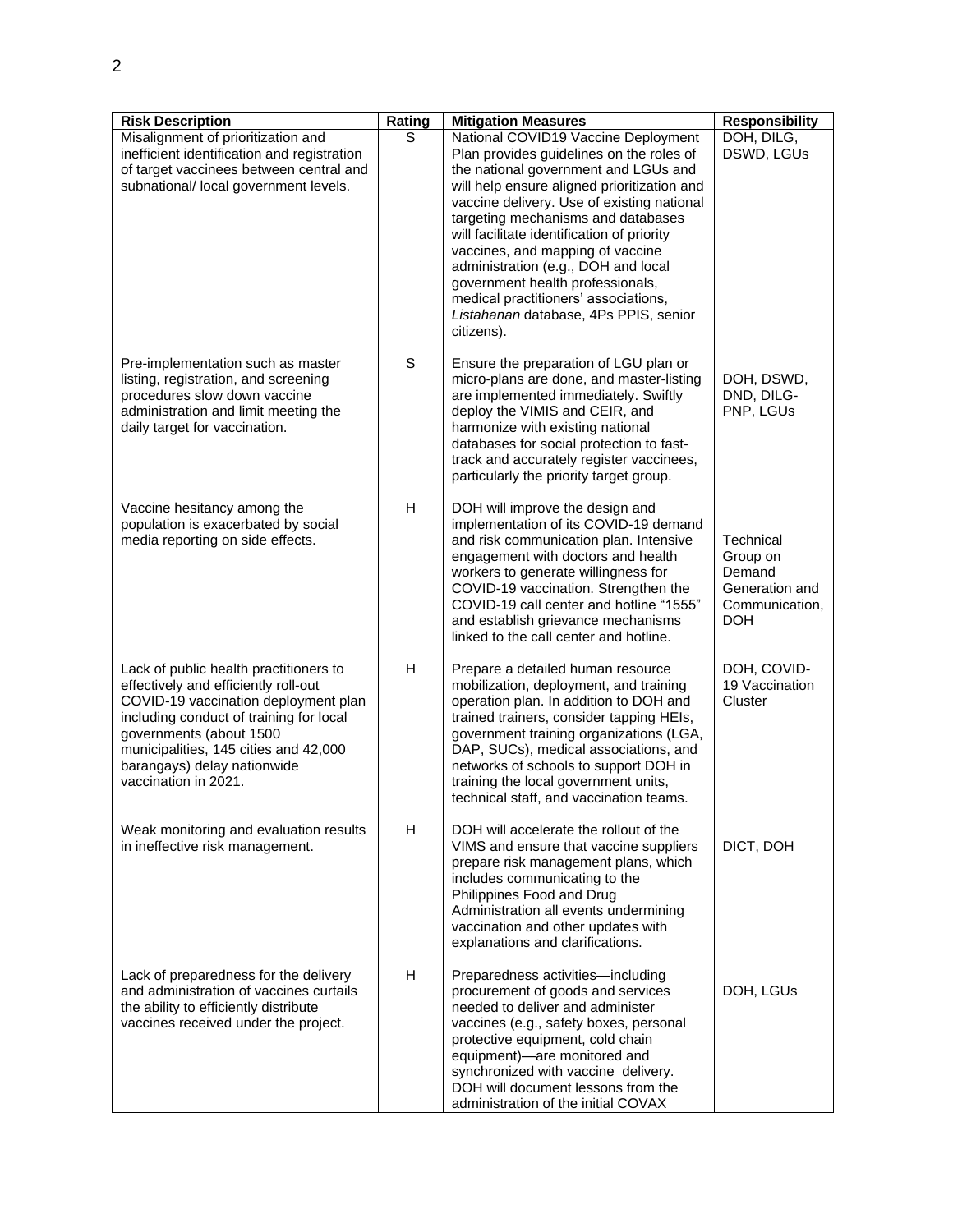| <b>Risk Description</b>                                                                                                                                                                                                                  | Rating | <b>Mitigation Measures</b>                                                                                                                                                                                                                                                                         | <b>Responsibility</b>  |
|------------------------------------------------------------------------------------------------------------------------------------------------------------------------------------------------------------------------------------------|--------|----------------------------------------------------------------------------------------------------------------------------------------------------------------------------------------------------------------------------------------------------------------------------------------------------|------------------------|
|                                                                                                                                                                                                                                          |        | vaccine doses to improve its deployment<br>plan.                                                                                                                                                                                                                                                   | DOH, COA               |
| Weaknesses in the inventory<br>management system may result in<br>vaccines being lost, damaged, or<br>misappropriated.                                                                                                                   | H      | Commission on Audit will conduct a<br>performance or compliance audit in<br>addition to the regular financial audit of<br>DOH's financial reports.                                                                                                                                                 |                        |
| Incomplete inventory and mapping of<br>logistics capacity down to local<br>government and community levels<br>result in lack of support from concerned<br>units.                                                                         | S      | DOH to sustain and cascade rolled-out<br>training (at the central and regional<br>offices) to LGUs at all levels, as needed.                                                                                                                                                                       | DOH, DICT              |
| Outdated system and protocols for<br>vaccine stock management and<br>operating procedures lead to wastage<br>of vaccines.                                                                                                                | S      | DOH to set-up the VIMS as described in<br>Philippine<br>National COVID-19<br>the<br>Vaccination Deployment Plan,<br>and<br>assign dedicated experts who will<br>monitor, analyze, and provide policy<br>relevant information to DOH and COVID-<br>19 Vaccination Cluster for decision.             | DOH, DENR              |
| Late contracting of third-party logistics<br>and VIMS firms leads to implementation<br>delay.                                                                                                                                            | S      | Government to use its current vaccine<br>logistics and registry systems until the<br>solutions by the private firms are<br>operational.                                                                                                                                                            | <b>DOH</b>             |
| <b>Fiscal</b><br>Fiscal space for national health and<br>immunization programs is reduced as<br>the allocation for local governments is<br>increased by about 27.5% by 2022 and<br>thereafter (40% internal revenue<br>allotment share). | S      | Government to continue policy dialogue<br>with development partners to ensure<br>adequacy of fiscal resources for<br>implementation of COVID-19 vaccination<br>program, and thus reducing weaknesses<br>of credibility and predictability of funds<br>availability.                                | DOF, DBM,<br>NEDA, DOH |
| <b>Public Financial Management</b><br>Limited DOH capacity to effectively<br>oversee financial management<br>arrangements while ensuring fiduciary<br>controls and timely reporting                                                      | H      | DOH will engage a financial management<br>consultant to support its financial<br>reporting. ADB to provide training to DOH<br>finance staff on financial management<br>and disbursements.                                                                                                          | <b>DOH</b>             |
| <b>Procurement</b><br>DOH's limited procurement capacity;<br>limited familiarity with ADB procurement<br>policies and guidelines, limited<br>knowledge in procurement of vaccines                                                        | H      | ADB to assist with vaccine procurement<br>by advising on the volatile market,<br>advising on associated procurement<br>related risks, reviewing and providing<br>inputs on contracts under bilateral<br>agreements, assisting with price<br>validation, and supporting the<br>negotiation process. | ADB, DOH               |
| <b>Accountability</b><br>Unclear system of accountability<br>between central and local governments<br>on vaccine financing and delivery                                                                                                  | H      | DOH to roll out the VIMS to capture data<br>on all vaccines financed by DOH and<br>LGUs. Dashboard will be made publicly<br>available for transparency, and third-<br>party assessment to be done to ensure<br>performance accountability.                                                         | DOH, DILG,<br>LGUs     |

 $H = high$ ,  $S = substantial$ .

ADB = Asian Development Bank, CEIR = COVID-19 Electronic Immunization Registry, COA = Commission on Audit, COVID-19 = coronavirus disease, DAP = Development Academy of the Philippines, DBM = Department of Budget and Management, DILG = Department of Interior and Local Government, DICT = Department of Information and Communications Technology, DOF = Department of Finance, DOH = Department of Health, DSWD = Department of